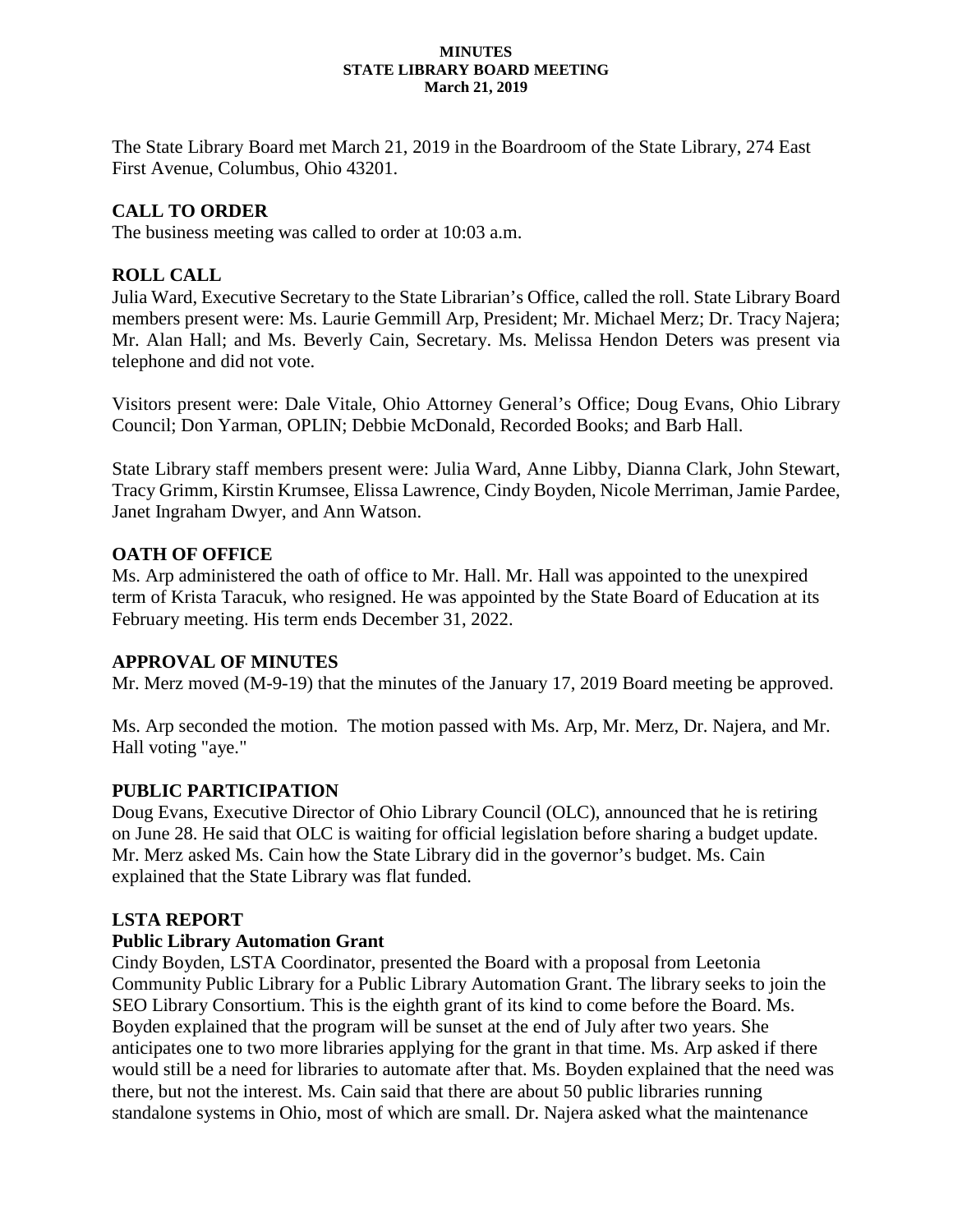Minutes State Library Board March 21, 2019 Page 2

cost is for libraries who automate. Dianna Clark, Director of SEO Library Center, said the cost is based on a library's operating revenue, and the smallest amount they charge is \$3,000.

Dr. Najera moved (M-10-19) that a Library Services and Technology Act (LSTA) grant in the amount of \$25,733 from FFY18 funds be awarded to Leetonia Community Public Library for a Library Automation Grant for the period of April 1, 2019 – September 30, 2019.

Mr. Merz seconded the motion. The motion passed with Ms. Arp, Mr. Merz, Dr. Najera, and Mr. Hall voting "aye."

#### **STATE LIBRARIAN'S REPORT Practicum Student Introduction**

Ms. Cain introduced a Kent State University iSchool practicum student to the Board. Heather West is working on a number of initiatives with State Library staff. Ms. West works as a Youth Services Information Services Specialist at the Hilltop Branch of Columbus Metropolitan Library. Her professional interests include outreach, underserved communities, and user experience.

Ms. Cain gave the Board a brief update on the state budget as of the meeting. The governor released his budget on March 15. The State Library was flat funded in that budget even though OBM gave indications that an increase was likely. Ms. Cain will request an increase from the legislature, but it is easier to receive that increase if it is originally in the governor's budget. Ms. Cain will testify in front of the House Finance Subcommittee on Higher Education on March 26. Rick Carfagna is the Chair of that subcommittee. David Weaver, Executive Director of Ohioana, will also testify. The Legislative Services Commission usually meets with the State Library but did not have time this year. They submitted questions that Ms. Cain must answer by March 22. Ms. Cain explained that at the federal level, the president has zeroed out the Institute of Museum and Library Services (IMLS) again in his budget. IMLS provides the State Library with about \$5 million in LSTA funds every year. The State Library will be working with the American Library Association (ALA) to contact the legislature on behalf of IMLS. Ms. Cain will keep the Board posted on the situation. Ms. Arp asked what the Board can do. Ms. Cain explained that they can contact legislators, and ALA has sample language to use.

Mr. Merz asked if there was any progress regarding the administrative hearing to decide the boundaries of the Toledo Lucas County Public Library. Ms. Cain explained that the hearing is scheduled for April 29. The State Library has arranged for stenography services. Dale Vitale, Assistant Attorney General, further explained that the date was chosen by the hearing examiner and will carry over to April 30 if needed. Toledo Lucas County Public Library and Evergreen Community Library will make their cases to the hearing examiner and a recommendation will be made to the Board. Ms. Arp asked if a recommendation will be made by the next Board meeting. Mr. Vitale responded that it is up to the hearing examiner and how long he takes to write the recommendation, but it is unlikely. Mr. Merz said that the Board needs to weigh the recommendation and objections and make a final determination. Mr. Vitale explained the Board has the authority to go with the recommendation or against it.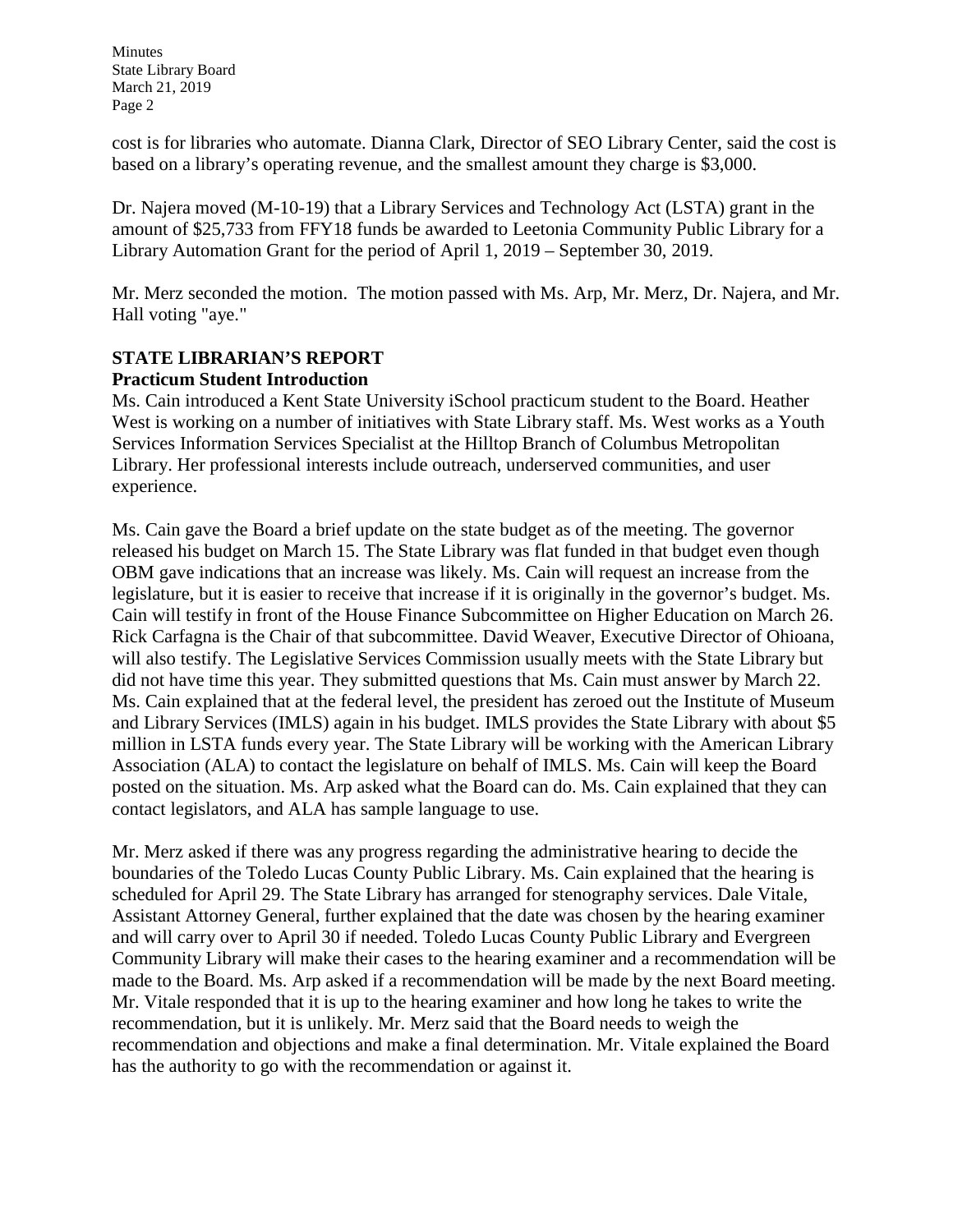Minutes State Library Board March 21, 2019 Page 3

## **UNFINISHED BUSINESS**

There was no unfinished business.

## **NEW BUSINESS**

### **Election of Vice-President**

Ms. Cain explained to the Board that after Board President Krista Taracuk resigned, Vice-President of the Board Laurie Arp automatically ascended to the office of President. The Board then needed to elect a Vice-President.

Dr. Najera moved (M-11-19) that Michael Merz be nominated for the office of Vice-President of the State Library Board for the unexpired biennial term ending June 30, 2019.

Mr. Hall seconded the motion.

Dr. Najera moved (M-12-19) that the nominations be closed, a unanimous ballot be cast for Mr. Merz, and that he be declared elected to that office for the unexpired biennial term ending June 30, 2019.

Mr. Hall seconded the motion. The motion passed with Ms. Arp, Mr. Merz, Dr. Najera, and Mr. Hall voting "aye."

## **Pay Raise for State Librarian**

Jamie Pardee, Head of Fiscal Services, presented the Board with a proposed raise for the State Librarian. She explained that parity of the raises given to bargaining unit staff is not automatic for the State Librarian, and the Board needed to approve it.

Mr. Merz moved (M-13-19) that in the E-1 salary tables in Ohio Revised Code 124.152 award State of Ohio E-1 employees a 2.75% salary increase effective with the first day of the pay period that includes July 1, 2019, and allows increases up to 2.75% for other exempt state employees, the State Library Board, in accordance with the duties assigned by Ohio Revised Code Chapter 3375, approves adjusting the compensation of the State Librarian to reflect a 2.75% salary increase beginning with the pay period that includes July 1, 2019.

Dr. Najera seconded the motion. The motion passed with Ms. Arp, Mr. Merz, Dr. Najera, and Mr. Hall voting "aye."

## **National Library Week and National Library Workers Day Resolution**

Ms. Cain presented the Board with a resolution to proclaim National Library Week and National Library Workers Day.

Dr. Najera moved (M-14-19) for adoption of the following resolution:

**WHEREAS**, libraries have historically served as our nation's great equalizers of knowledge by providing free access to all and libraries are part of the American dream, places for education, opportunity and lifelong learning; and

**WHEREAS**, Ohio libraries provide a forum for diverse ideas and points of view that help us better understand each other and ourselves; and